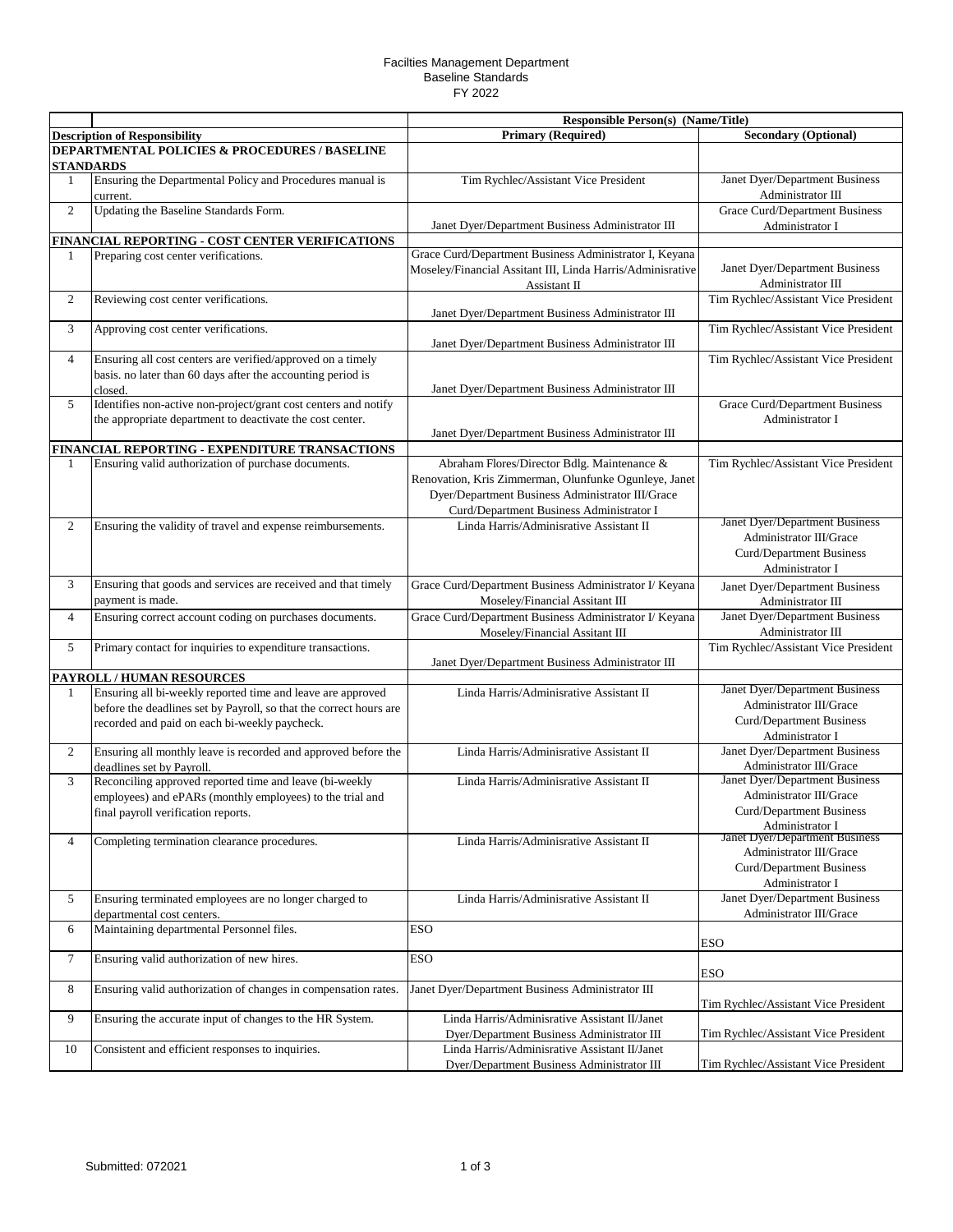## Facilties Management Department Baseline Standards FY 2022

|                |                                                                                                                                        | <b>Responsible Person(s) (Name/Title)</b>                                                                                                                                            |                                                                                |  |
|----------------|----------------------------------------------------------------------------------------------------------------------------------------|--------------------------------------------------------------------------------------------------------------------------------------------------------------------------------------|--------------------------------------------------------------------------------|--|
|                | <b>Description of Responsibility</b>                                                                                                   | <b>Primary (Required)</b>                                                                                                                                                            | <b>Secondary (Optional)</b>                                                    |  |
|                | <b>CASH HANDLING</b>                                                                                                                   |                                                                                                                                                                                      |                                                                                |  |
| $\mathbf{1}$   | Collecting cash, checks, etc.                                                                                                          | Linda Harris/Adminisrative Assistant II/Stephen Kidd<br>Supervisor Labor Shop/Jesse Martinez Labor Tech/Jose<br>Muro Labor Tech/David Porras Labor Tech/Jesse<br>Martinez Labor Tech |                                                                                |  |
| 2              | Prepares Departmental Deposit Form.                                                                                                    | Linda Harris/Adminisrative Assistant II                                                                                                                                              | Keyana Moseley/Financial Assitant III<br><b>Grace Curd/Department Business</b> |  |
| 3              | Approves Departmental Deposit Form.                                                                                                    | Abraham Flores/Director Bdlg. Maintenance &                                                                                                                                          | Administrator I<br>Tim Rychlec/Assistant Vice President                        |  |
| $\overline{4}$ |                                                                                                                                        | Renovation<br>Linda Harris/Adminisrative Assistant II                                                                                                                                | <b>Grace Curd/Department Business</b>                                          |  |
| 5              | Transports deposit to the Cashiers Office.<br>Preparing Journal Entries.                                                               |                                                                                                                                                                                      | Administrator I<br><b>Grace Curd/Department Business</b>                       |  |
| 6              | Verifying deposits posted correctly in the Finance System.                                                                             | Keyana Moseley/Financial Assitant III                                                                                                                                                | Administrator I<br>Janet Dyer/Department Business                              |  |
| $\tau$         | Adequacy of physical safeguards of cash receipts and                                                                                   | Keyana Moseley/Financial Assitant III<br>Linda Harris/Adminisrative Assistant II/Keyana                                                                                              | Administrator III<br><b>Grace Curd/Department Business</b>                     |  |
| 8              | equivalent.<br>Ensuring deposits are made timely.                                                                                      | Moseley/Financial Assitant III<br>Linda Harris/Adminisrative Assistant II/Keyana                                                                                                     | Administrator I<br><b>Grace Curd/Department Business</b>                       |  |
| 9              | Ensuring all employees who handle cash have completed Cash<br>Security Procedures or Cash Deposit and Security Procedures<br>training. | Moseley/Financial Assitant III<br>Janet Dyer/Department Business Administrator/ III Grace<br>Curd/Department Business Administrator I                                                | Administrator I<br>Tim Rychlec/Assistant Vice President                        |  |
| 10             | Updating Cash Handling Procedures as needed.                                                                                           | Tim Rychlec/Assistant Vice President                                                                                                                                                 | Janet Dyer/Department Business<br>Administrator III                            |  |
| 11             | Consistent and efficient responses to inquiries.                                                                                       | Linda Harris/Adminisrative Assistant II                                                                                                                                              | Keyana Moseley/Financial Assitant III                                          |  |
|                | PETTY CASH                                                                                                                             |                                                                                                                                                                                      |                                                                                |  |
| $\mathbf{1}$   | Preparing petty cash disbursements.                                                                                                    | N/A                                                                                                                                                                                  | N/A                                                                            |  |
| $\overline{2}$ | Ensuring petty cash disbursements are not for more than \$100.                                                                         | N/A                                                                                                                                                                                  | N/A                                                                            |  |
| 3              | Ensuring petty cash disbursements are made for only authorized N/A<br>purposes.                                                        |                                                                                                                                                                                      | N/A                                                                            |  |
| $\overline{4}$ | Approving petty cash disbursements.                                                                                                    | N/A                                                                                                                                                                                  | N/A                                                                            |  |
| 5              | Replenishing the petty cash fund timely.                                                                                               | N/A                                                                                                                                                                                  | N/A                                                                            |  |
| 6              | Ensuring the petty cash fund is balanced after each<br>disbursement.                                                                   | N/A                                                                                                                                                                                  | N/A                                                                            |  |
|                | <b>CONTRACT ADMINISTRATION</b>                                                                                                         |                                                                                                                                                                                      |                                                                                |  |
| 1              | Ensuring departmental personnel comply with contract<br>administration policies/procedures.                                            | Keyana Moseley/Financial Assitant III/Grace<br>Curd/Department Business Administrator I                                                                                              | Janet Dyer/Department Business<br>Administrator III                            |  |
|                | PROPERTY MANAGEMENT                                                                                                                    |                                                                                                                                                                                      |                                                                                |  |
| 1              | Performing the annual inventory.                                                                                                       | Corey Austin Work Request Controller                                                                                                                                                 | Linda Harris/Adminisrative Assistant II                                        |  |
| 2              | Ensuring the annual inventory was completed correctly.                                                                                 | Corey Austin Work Request Controller                                                                                                                                                 | Linda Harris/Adminisrative Assistant II                                        |  |
| 3              | Tagging equipment.                                                                                                                     | Corey Austin Work Request Controller                                                                                                                                                 | Linda Harris/Adminisrative Assistant II                                        |  |
| 4              | Approving requests for removal of equipment from campus.                                                                               | Corey Austin Work Request Controller                                                                                                                                                 | Janet Dyer/Department Business<br>Administrator III                            |  |
|                | <b>DISCLOSURE FORMS</b>                                                                                                                |                                                                                                                                                                                      |                                                                                |  |
| $\perp$        | Ensuring all employees with purchasing influence complete the<br>annual Related Party disclosure statement online.                     | <b>UHD Purchasing</b>                                                                                                                                                                | <b>UHD</b> Purchasing                                                          |  |
| 2              | Ensuring all full time, benefits eligible, exempt faculty and staff ESO<br>complete the Consulting disclosure statement online.        |                                                                                                                                                                                      | <b>ESO</b>                                                                     |  |
| 3              | Ensuring that all Principal and Co-Principal Investigators<br>complete the annual Conflict of Interest disclosure statement for        | N/A                                                                                                                                                                                  |                                                                                |  |
|                | the Office of Research and Sponsored Programs                                                                                          |                                                                                                                                                                                      | N/A                                                                            |  |
|                | RESEARCH ADMINISTRATION                                                                                                                |                                                                                                                                                                                      |                                                                                |  |